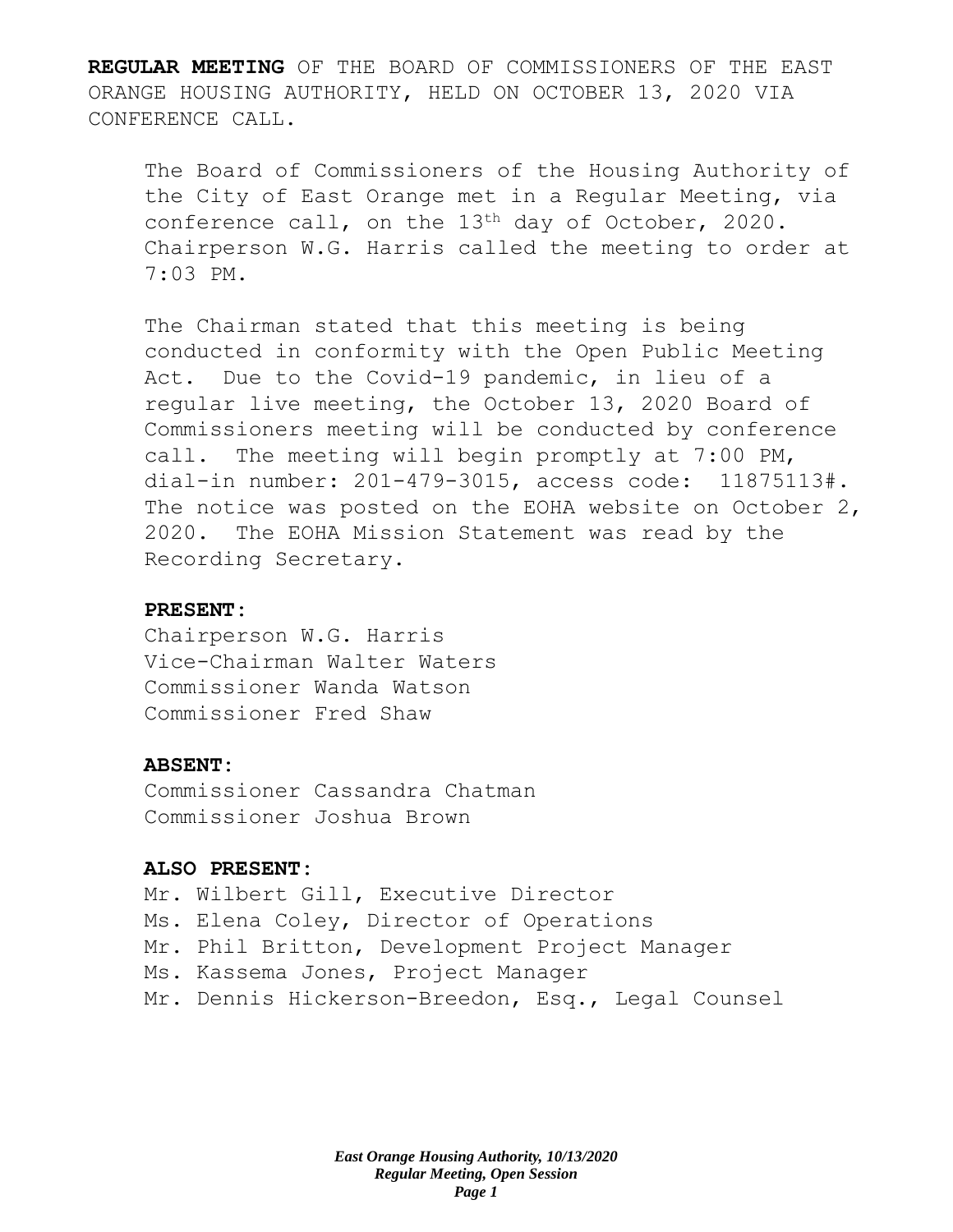#### **PUBLIC NOTICE OF REGULAR MEETING**

# **TO: BOARD OF COMMISSIONERS OF THE HOUSING AUTHORITY OF THE CITY OF EAST ORANGE, CITY CLERK OF EAST ORANGE, EAST ORANGE RECORD AND NEWARK STAR LEDGER**

Notice is hereby given pursuant to the Open Public Meetings Act, that a Regular Meeting of the Board of Commissioners of the Housing Authority of the City of East Orange, will be held on October 13, 2020, via conference call, for the purpose of acting upon:

## **2020-34 AUTHORIZING OR RATIFYING PAYMENT OF THE BILL LIST FOR THE MONTH OF SEPTEMBER 2020**

- **2020-35 RESOLUTION AUTHORIZING THE SUBMISSION OF THE 2021 ANNUAL PLAN OF THE HOUSING AUTHORITY OF THE CITY OF EAST ORANGE TO THE DEPARTMENT OF HOUSING AND URBAN DEVELOPMENT**
- **2020-36 RESOLUTION AUTHORIZING THE EXECUTIVE DIRECTOR OF THE EAST ORANGE HOUSING AUTHORITY TO SUBMIT AN APPLICATION TO THE U.S. DEPARTMENT OF HOUSING AND URBAN DEVELOPMENT FOR THE DISPOSITION OF SIX (6) LOTS FOR NORTH WALNUT STREET DEVELOPMENT**
- **2020-37 APPROVING THE CONVERSION OF THE PART-TIME, EXEMPT POSITION OF ACCOUNTING MANAGER WITH A SALARY RANGE OF \$70,000 - \$80,000 PER YEAR TO FULL-TIME**

# **2020-38 2021 EAST ORANGE HOUSING AUTHORITY BUDGET RESOLUTION**

And for the purpose of transacting any other business related hereto or which may properly come before each meeting.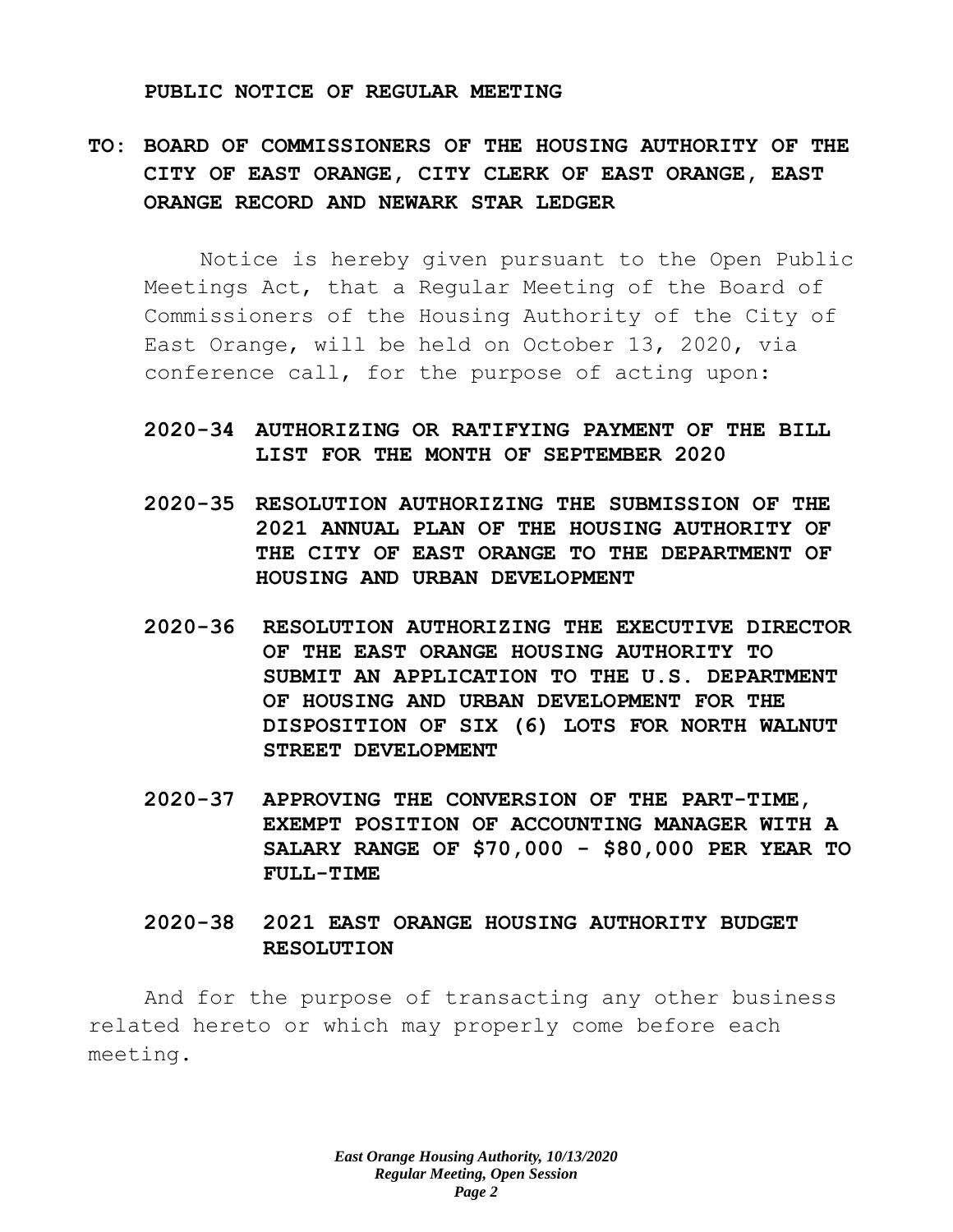### 1. **OPEN PUBLIC MEETING ACT and ROLL CALL**

#### **PRESENT:**

Chairperson W.G. Harris Vice-Chairman Walter Waters Commissioner Wanda Watson Commissioner Fred Shaw

#### **ABSENT:**

Commissioner Cassandra Chatman Commissioner Joshua Brown

### **ALSO PRESENT:**

Mr. Wilbert Gill, Executive Director Ms. Elena Coley, Director of Operations Mr. Phil Britton, Development Project Manager Ms. Kassema Jones, Project Manager Mr. Dennis Hickerson-Breedon, Esq., Legal Counsel

#### **2. MINUTES**

**MOTION:** Commissioner Waters moved to approve the minutes of the previous meeting in September 2020. Commissioner Watson seconded. There were no questions.

ROLL CALL:

Ayes: Watson, Shaw, Waters, Harris. Nays: None. Abstentions: None.

The Resolution was approved  $4-0-0$ .

## **3. APPROVAL OF THE BILLS**

**MOTION:** Commissioner Waters moved to approve the payment of September bills. Commissioner Shaw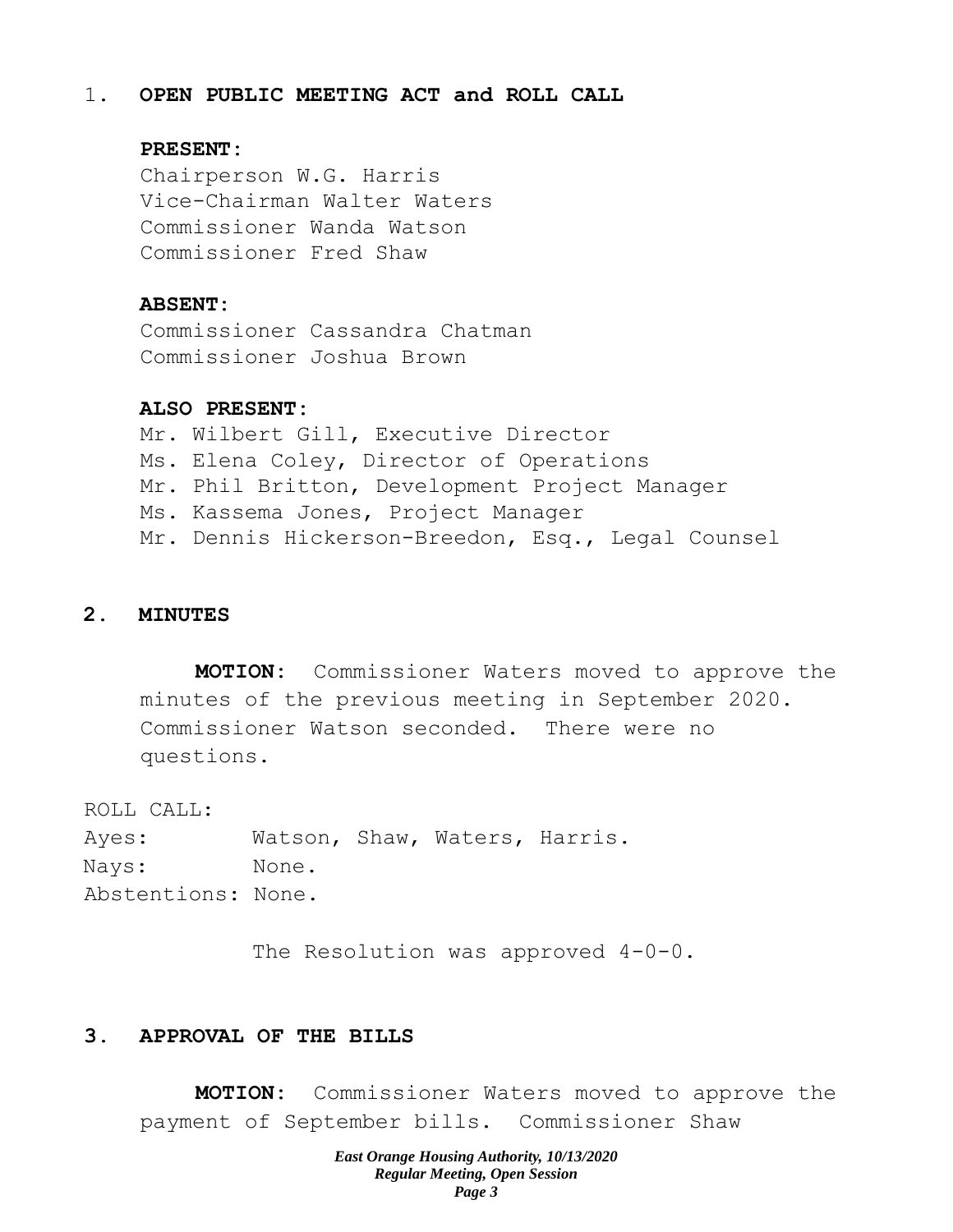seconded.

Chairman Harris asked about the life alert system. Mr. Gill responded it's a life alert system for the residents that they can wear around their necks or wrists. It is for the seniors in emergency cases. There was discussion regarding the liability of the EOHA regarding medical assistance.

ROLL CALL: Ayes: Watson, Shaw, Waters, Harris. Nays: None. Abstentions: None.

The Resolution was approved  $4-0-0$ .

#### **4. VISITORS**

There were no visitors.

**5. REPORTS**

**COMMITTEE REPORTS**

**REAL ESTATE DEVELOPMENT:** There was no report.

**FINANCE:** There was no report.

**BUILDINGS & GROUNDS:** There was no report.

**BY-LAWS & PROCUREMENT:** There was no report.

**PERSONNEL:** There was no report.

**NON-PROFIT COMMITTEE:** There was no report.

*East Orange Housing Authority, 10/13/2020 Regular Meeting, Open Session Page 4* **EOHCDC BOARD OF DIRECTORS**: There was no report.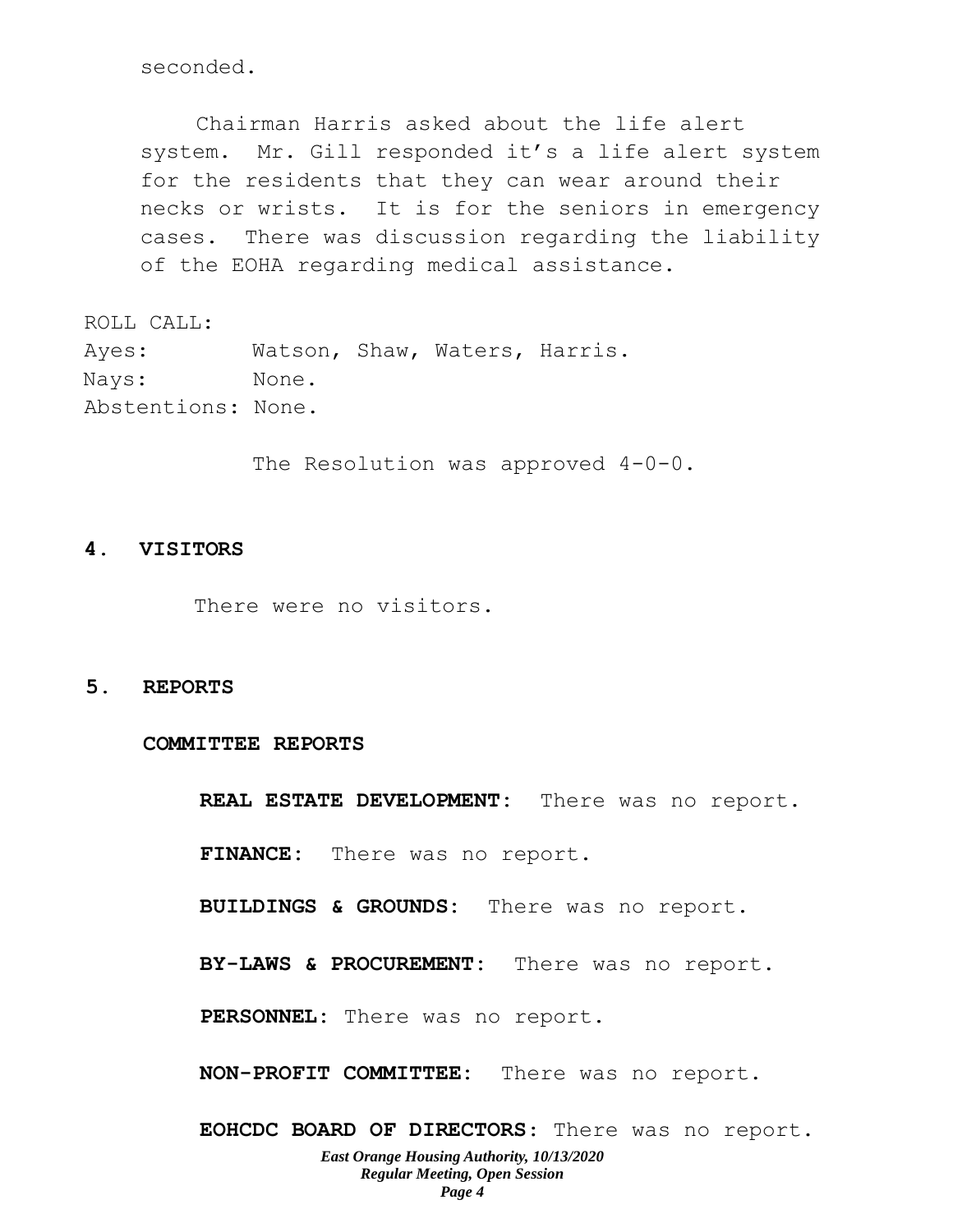#### **LEGAL REPORT (Board Attorneys)**

There was no report.

#### **EXECUTIVE DIRECTOR**

The report stood. Mr. Gill highlighted his report, portions of the executive reports and answered questions from the Commissioners. Ms. Coley answered questions from her report.

#### **6. OLD BUSINESS**

There was no Old Business.

#### **7. NEW BUSINESS**

There was no New Business.

#### **8. RESOLUTIONS**

# **2020-35 RESOLUTION AUTHORIZING THE SUBMISSION OF THE 2021 ANNUAL PLAN OF THE HOUSING AUTHORITY OF THE CITY OF EAST ORANGE TO THE DEPARTMENT OF HOUSING AND URBAN DEVELOPMENT**

Commissioner Waters moved to approve. Commissioner Watson seconded. There were no questions.

ROLL CALL: Ayes: Watson, Shaw, Waters, Harris. Nays: None. Abstentions: None.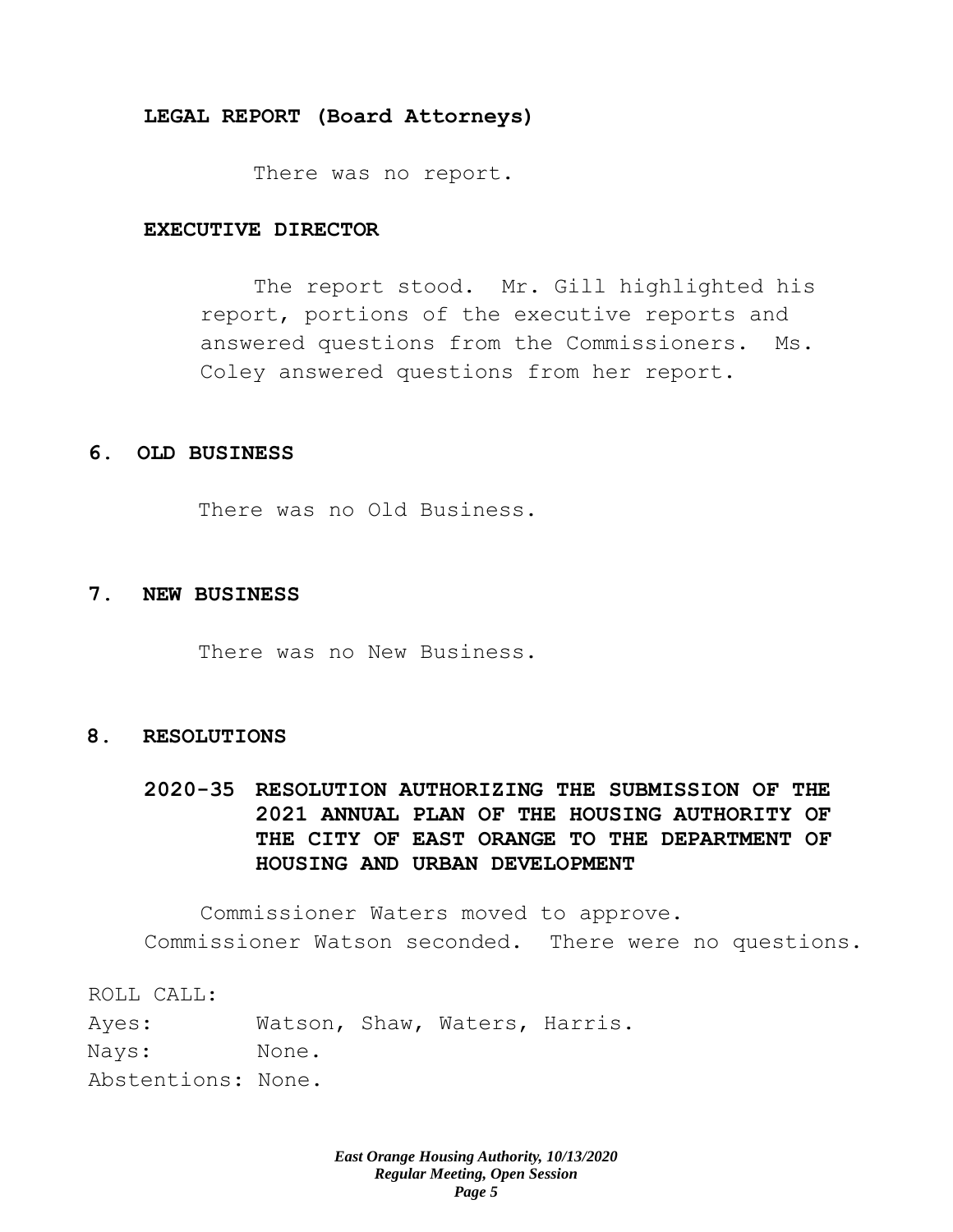The Resolution was approved 4-0-0.

**2020-36 RESOLUTION AUTHORIZING THE EXECUTIVE DIRECTOR OF THE EAST ORANGE HOUSING AUTHORITY TO SUBMIT AN APPLICATION TO THE U.S. DEPARTMENT OF HOUSING AND URBAN DEVELOPMENT FOR THE DISPOSITION OF SIX (6) LOTS FOR NORTH WALNUT STREET DEVELOPMENT**

Commissioner Waters moved to approve. Commissioner Shaw seconded. There were no questions.

ROLL CALL: Ayes: Watson, Shaw, Waters, Harris. Nays: None. Abstentions: None.

The Resolution was approved  $4-0-0$ .

# **2020-37 APPROVING THE CONVERSION OF THE PART-TIME, EXEMPT POSITION OF ACCOUNTING MANAGER WITH A SALARY RANGE OF \$70,000 - \$80,000 PER YEAR TO FULL-TIME**

Commissioner Waters moved to approve. Commissioner Shaw seconded. There were no questions.

ROLL CALL:

Ayes: Watson, Shaw, Waters, Harris. Nays: None. Abstentions: None.

The Resolution was approved 4-0-0.

# **2020-38 2021 EAST ORANGE HOUSING AUTHORITY BUDGET RESOLUTION**

Commissioner Waters moved to approve.